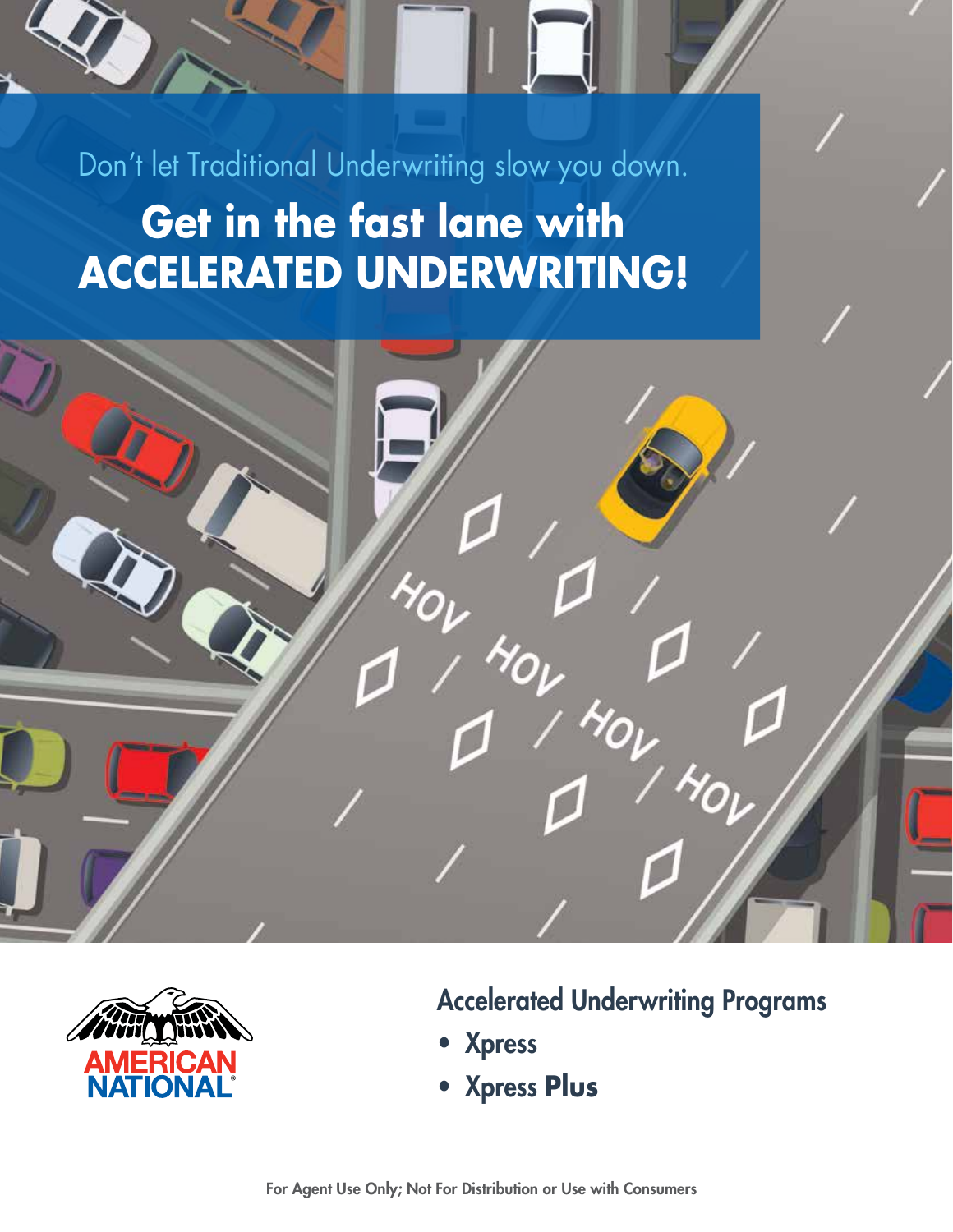## **What is Xpress?**

An underwriting program that is used to process applications for insured's age 65 or under and applying for a face amount of \$249,999 or less that is designed to speed up the underwriting process to allow for quicker issues and faster turnarounds. Xpress is available for both paper and electronic applications.

No automatic exam is required. The need for an exam is determined based on answers to the application, MIB, RX, and Risk Classifier.<sup>1</sup> If an exam is required, the agent will receive a notification.

#### **What is Xpress Plus?**

Xpress Plus is an underwriting program that expedites the application process and saves your customers time and hassle by automating a portion of the underwriting process for applications submitted electronically.

When you submit an individual application that is within the parameters of the Xpress Plus program, exams are not automatically required. The need for an exam is determined based on answers to the application, MIB, Rx, and Risk Classifier. If an exam is required, you will be notified, either immediately via ExpertOffice.

#### When submitted through ExpertApp:

- If answers on the application prompt the need for an exam, the agent will receive a notification immediately in ExpertApp.
- If the MIB, Rx, and/or Risk Classifier prompt the need for an exam, the agent will receive a notification via ExpertOffice and email.

<sup>&</sup>lt;sup>1</sup> The Risk Classifier utilizes characteristics derived from public records and credit history.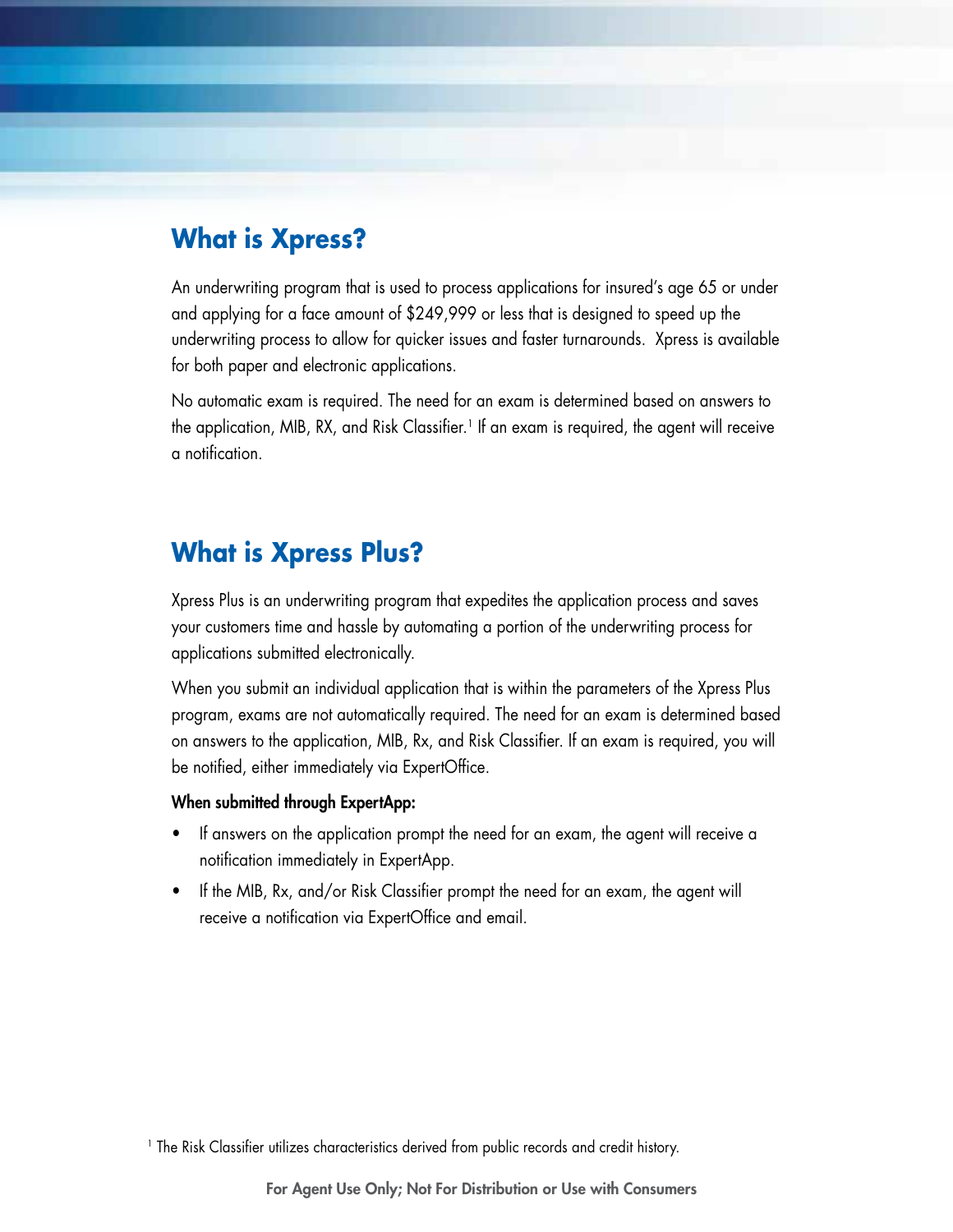# **Program Features**

|                                       | <b>Xpress</b>                                                                                                                                                  | <b>Xpress Plus</b>                                                                                                                                                                                                                                                                            |
|---------------------------------------|----------------------------------------------------------------------------------------------------------------------------------------------------------------|-----------------------------------------------------------------------------------------------------------------------------------------------------------------------------------------------------------------------------------------------------------------------------------------------|
| Program<br><b>Description</b>         | A program designed to provide a quick<br>underwriting process for limited ages and<br>face amount and will not automatically<br>require an exam to be ordered. | A program designed to enhance the<br>underwriting process when using electronic<br>applications for certain ages and face<br>amounts. Xpress Plus does not automatically<br>require an exam to be ordered. Instead, the<br>agent will be notified via ExpertOffice if an<br>exam is required. |
| <b>Who Can</b><br>Apply?              | <b>Individual Applications</b>                                                                                                                                 | <b>Individual Applications</b>                                                                                                                                                                                                                                                                |
| <b>Issue Ages</b>                     | 0.65                                                                                                                                                           | 18-60                                                                                                                                                                                                                                                                                         |
| <b>Face</b><br><b>Amounts</b>         | Up to \$249,999                                                                                                                                                | Ages 18-50: \$250,000 - \$1,000,000<br>Ages 51-60: \$250,000 - \$500,000                                                                                                                                                                                                                      |
| eApp<br>Available?                    | Yes                                                                                                                                                            | Yes                                                                                                                                                                                                                                                                                           |
| eApp<br><b>Required?</b>              | No                                                                                                                                                             | <b>Yes</b>                                                                                                                                                                                                                                                                                    |
| <b>Underwriting</b><br><b>Classes</b> | Standard<br>Substandard                                                                                                                                        | <b>Preferred Plus</b><br><b>Preferred</b><br><b>Standard Plus</b><br>Standard <sup>2</sup>                                                                                                                                                                                                    |
|                                       |                                                                                                                                                                |                                                                                                                                                                                                                                                                                               |
| Exam<br><b>Required?</b>              | <b>Exams are not automatically</b><br>required.                                                                                                                | <b>Exams are not automatically</b><br>required.                                                                                                                                                                                                                                               |
| Available<br>Products                 | All<br>(excluding Worksite Simplified Issue products)                                                                                                          | All<br>(excluding Worksite Simplified Issue products)                                                                                                                                                                                                                                         |

## Cases outside of the parameters of the programs above will require traditional underwriting.

<sup>2</sup> Cases rated substandard will be disqualified from the Xpress Plus program but are still eligible for issue with full underwriting.

For Agent Use Only; Not For Distribution or Use with Consumers